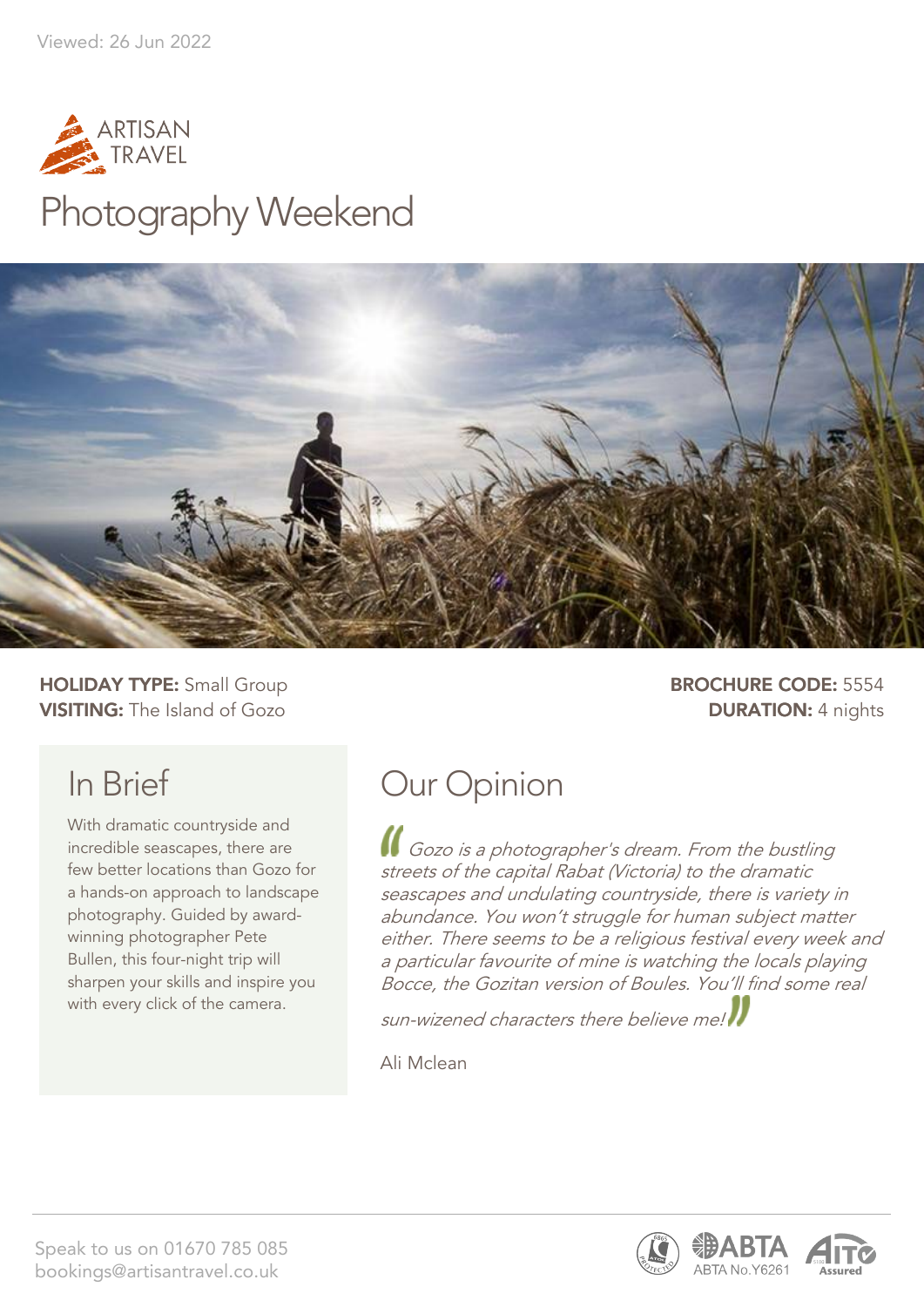![](_page_1_Picture_2.jpeg)

# What's included?

- Transfers: return airport transfer to/from the ferry terminal, ferry ticket (only needed for the return journey), return transfers between the ferry terminal and hotel, all transfers during photography days
- Accommodation: 4 nights in a standard hotel room. Upgrades available.
- Meals: 4 breakfasts, 2 picnic lunches, 1 dinner
- **Activities:** experienced photography tutor will provide quidance and coaching on days two and three. A choice of activity on your free day: kayaking, climbing, or hiking. For a supplement, E-Biking, Segway and Discover Scuba Diving are also available

# Trip Overview

Gozo's landscape deserves more than a quick holiday snap. That's why this 4-night break is all about capturing the real essence of Malta's sister island with your camera.

You won't waste any time having to find the best spots either. Instead, professional photographer Pete will guide you around the island to a mixture of well-known locations and hidden gems.

Pete lives on Gozo and has completely immersed himself and his work in the land and culture. With his help, you'll get the insider knowledge of the island as well as tips on how to take full advantage of your camera settings.

Though this holiday is geared towards landscape photography, you will discuss your interests with Pete beforehand so that he can tailor the itinerary to suit. The beauty of this small island means you can go from photographing the ancient Citadel to the sweeping land and seascapes in one day. If you would also like to be active, the photography days can involve as much walking as you like.

Pete is a brilliant photographer and his passion comes across in all of his lessons. He will help you with composition and you could even learn more about image editing using Adobe Lightroom. Simply talk to Pete when you meet him to let him know exactly what you want to get out of your time here.

You will also enjoy the sights of Gozo away from your camera lens during a half day activity of your choice. However, whether you kayak, climb, bike or hike over your surroundings, you may not be able

![](_page_1_Picture_16.jpeg)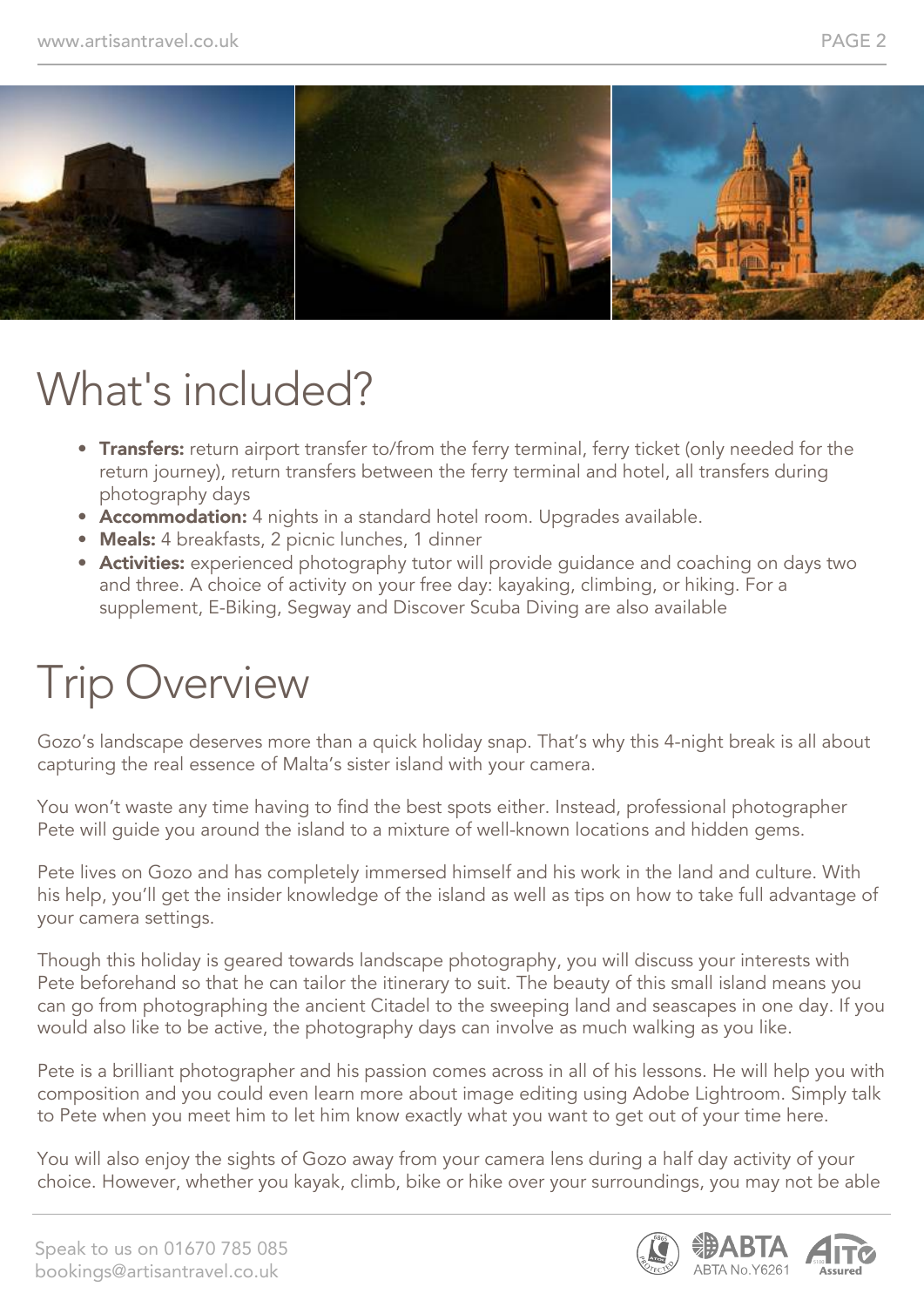to resist putting your new camera skills to good use.

# Agenda

Please note the order of activities is subject to change

![](_page_2_Picture_5.jpeg)

You will be picked up from Malta International Airport (Luqa) for the two-hour transfer to the hotel in Gozo. The transfer includes a taxi to the ferry port for the 25-minute crossing and another taxi to your charming hotel.

Once you have checked into the hotel, there will be an introductory meeting with the local team before a welcome meal in the restaurant.

#### Included Meals: Dinner

![](_page_2_Figure_9.jpeg)

After breakfast, Pete will meet you at the hotel to discuss your objectives for the next couple of days.

Of course, the itinerary is up to you but you may want to head back to Mgarr harbour where you first saw Gozo. Here, you can photograph the fishing boats, yachts and ferries that cross the glistening waters that separate Gozo from its much larger neighbour, Malta.

Qala point is another area of interest. As the easternmost point in Gozo, you'll get phenomenal views out to sea.

A picnic lunch is included at one of the photogenic spots so you can have more time to admire and capture the views.

Pete will also usually recommend San Blas beach. Its red sands against the blue waters make for a beautifully contrasting photograph. What's more, it's usually quite a peaceful place with hardly anyone around.

Located on the west of the island, Dwejra Bay is an ideal location for sunset views and stunning photographs. Watch the sun dip into the darkening waters as the dramatic coastal formations sit in the foreground.

Once the sun has set, you'll go back to the hotel and have a free evening to spend as you please. We recommend trying some of the fabulous local food.

![](_page_2_Picture_17.jpeg)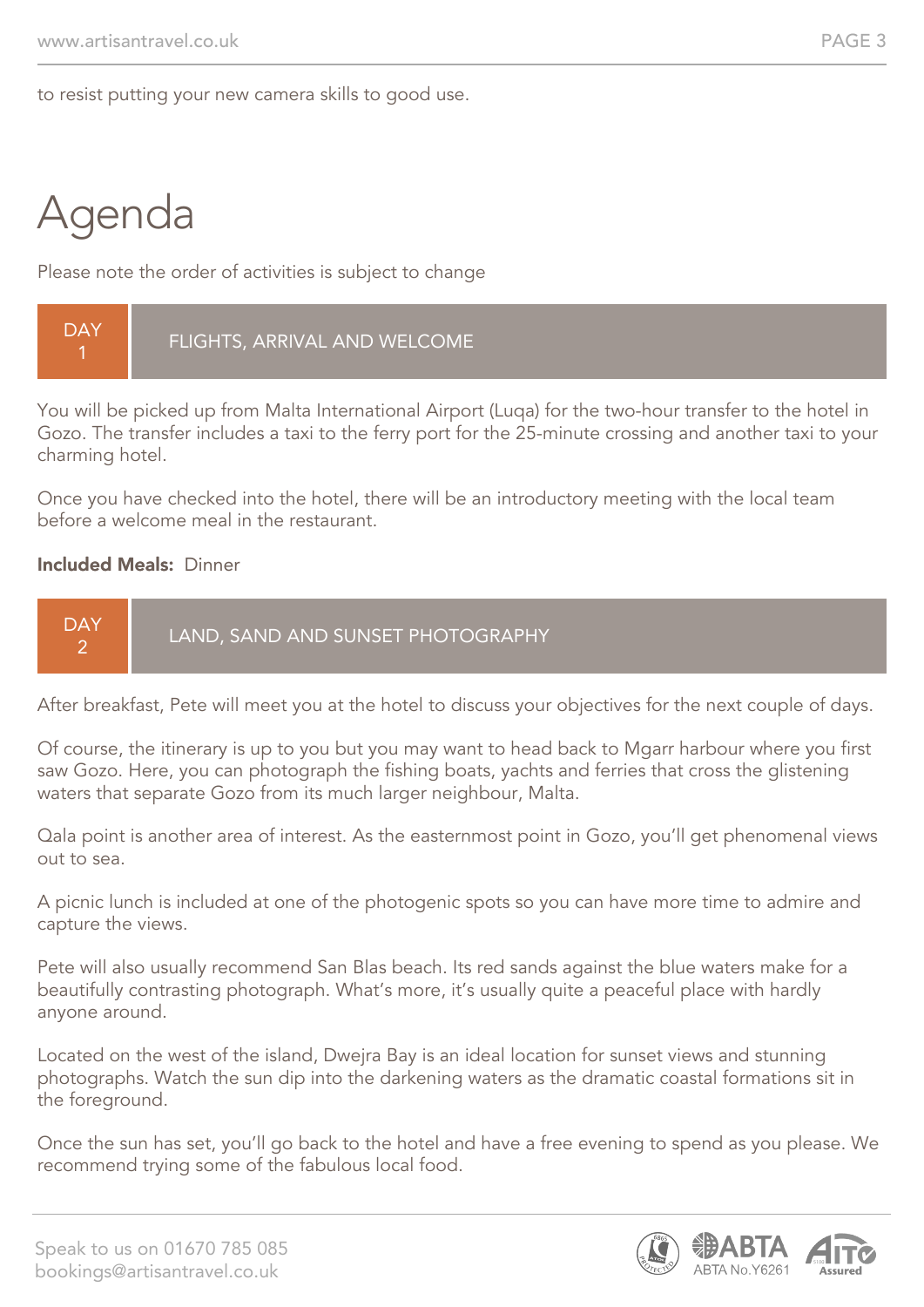#### Included Meals: Breakfast, Lunch

#### **DAY** 3

#### PHOTOGRAPHING THE SUNRISE, CITIES AND SEASCAPES

After breakfast, it's an early start for the chance to photograph the sun as it rises over the harbour. We promise you won't regret this wake-up call. The colours and light at this time of day are incomparable and we're sure this is the spot you'll take some of your favourite photographs of the holiday.

Though the landscape is perfect for capturing on camera, the cities and towns are just as photogenic. In Rabat (Victoria), you'll learn more about the fascinating capital and visit the towering Citadel.

After the everyday bustle of the city, Pete uses his insider knowledge to take you to lesser-known spots such as Ix-Xatt l-Aħmar. Translating as 'red beach', this is a swimming area that not many tourists know about. Instead, you're likely to get a more authentic insight into Gozo as the locals use these crystal-clear waters for a refreshing swim. A picnic lunch is also included at one of your locations.

You will then say goodbye to Pete as you make your way back to the hotel for a free evening.

#### Included Meals: Breakfast, Lunch

![](_page_3_Figure_10.jpeg)

Following breakfast, you have a free day to choose one of the half-day activities on offer. Use our 'Personalise' tab to find the activity to suit you. All activities are included in the price except the Segway tour which comes with a small extra charge, and the introductory scuba dive which is a full day activity. These activities are specifically designed to help you get out and explore Gozo even further.

#### Included Meals: Breakfast

![](_page_3_Figure_13.jpeg)

Unfortunately, it's time for your Gozo photography weekend to come to an end. You will have breakfast before the two-hour return to the airport in Malta.

Included Meals: Breakfast

# Personalise this tour

![](_page_3_Picture_18.jpeg)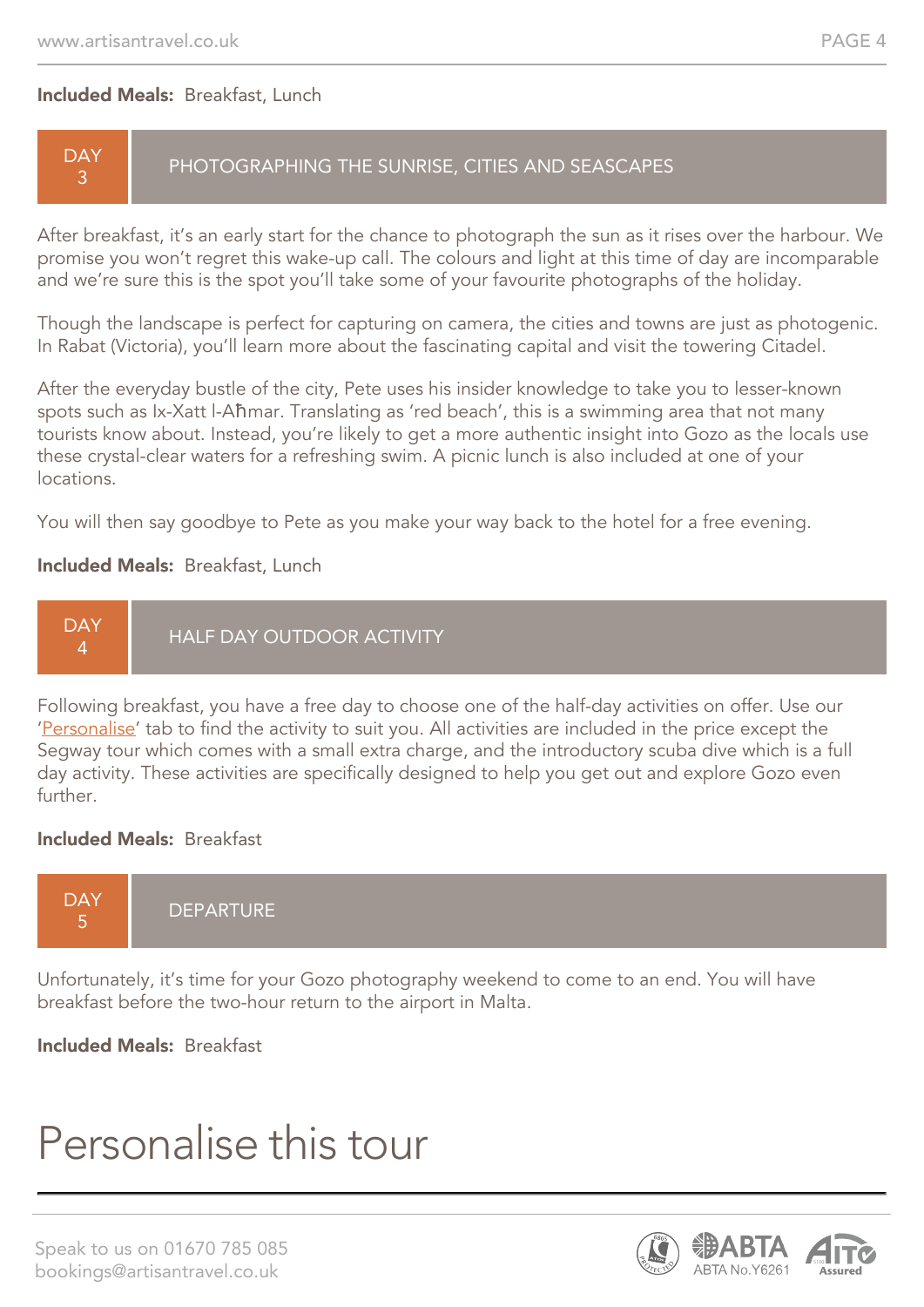## Our pick

![](_page_4_Picture_3.jpeg)

# Sea kayaking

Sea kayaking allows you to marvel at the stunning views from a completely different perspective and explore Gozo's beautiful coastline. You can see wonderful beaches, sea caves and imposing cliffs. During paddling breaks, you can also snorkel and take a look at the underwater world. A picnic lunch is included. It is possible to do this activity year round but it is weather dependent.

### Other options

#### **ACTIVITIES**

![](_page_4_Picture_8.jpeg)

## E-biking

Gozo has a great deal to offer a cyclist. Our guides aim to avoid major hills and travel down country road and along sea cliffs to make the most of the spectacular views and quaint villages. Our guide will adapt to the level of the guests and offer a balance of easy, fun and technical riding.

![](_page_4_Picture_11.jpeg)

# Climbing/Abseiling

Experience the fun and thrill of climbing and abseiling the side of one of Gozo's great cliffs. Expert guides will take you to the best locations on the island to suit your experience and climbing ability. You will learn safety techniques and as your confidence grows, so will your climbs and descents!

A picnic lunch is included. It is possible throughout the whole year, however, the main season is from October to May.

![](_page_4_Picture_15.jpeg)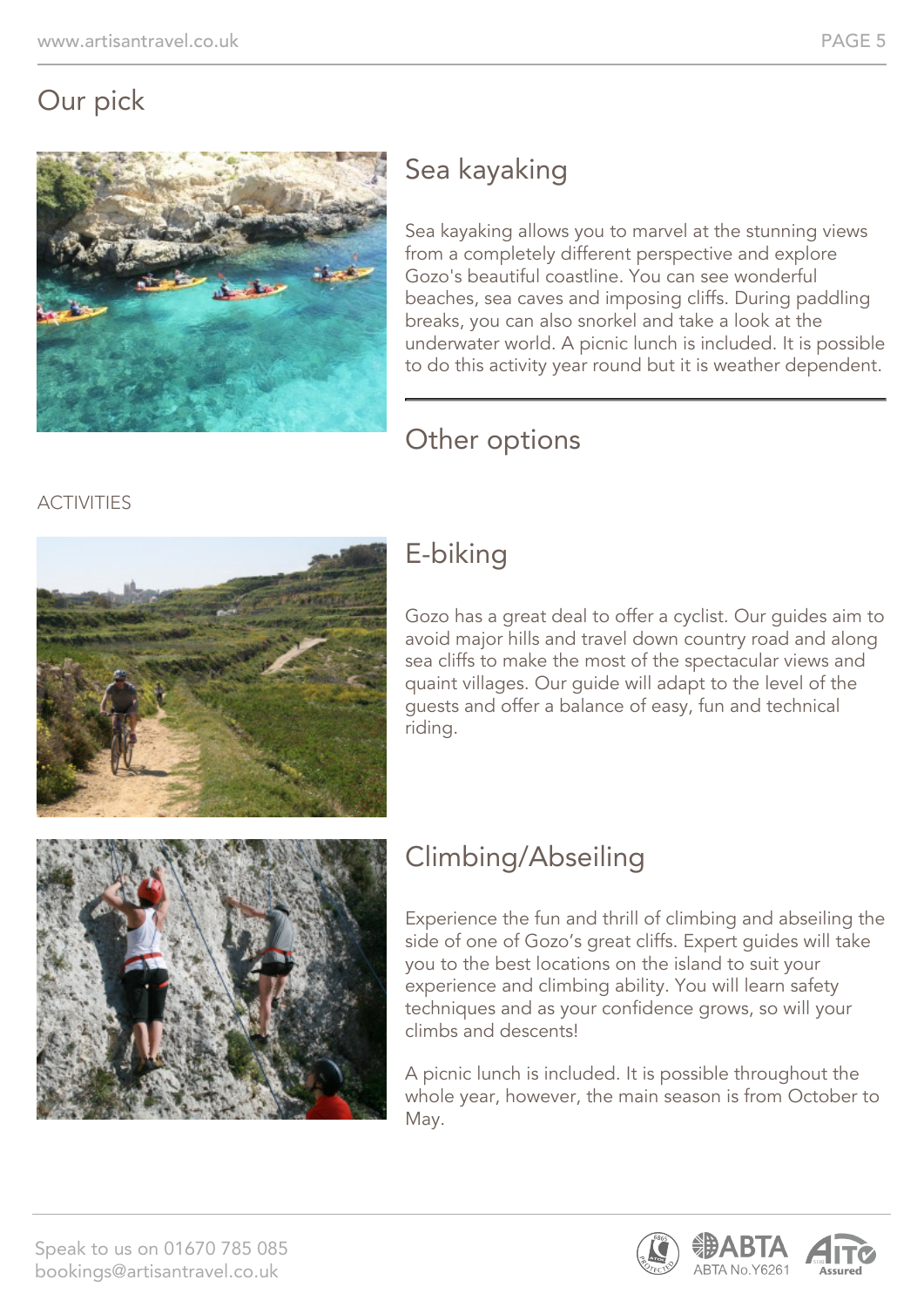![](_page_5_Picture_2.jpeg)

## **Hiking**

The local guides know every corner of the island and so once you have discussed your interests and fitness, they'll guide you on a suitable hike. All routes are designed to take you into the quieter areas with the best scenery.

![](_page_5_Picture_5.jpeg)

### Discover Scuba Diving (DSD), 1 or 2 dives

Gozo is renowned for its dive sites so what better place for you to discover scuba diving? Rather than take the plunge with a certification course, this introduction to diving will help you explore the underwater world without any prior experience.

You have the option of a one or two dive experience of the underwater world surrounding Gozo – supplements apply.

### Segway tour

Segway tours are a unique, memorable and fun way to explore the island. They are eco-friendly, self-balancing, electric transportation vehicles and it is easy to learn to how to ride them. Enjoy Gozo's hidden treasures by 'gliding' through the beautiful scenery without getting tired feet on this two and a half hour trip.

# Included Accommodation

Other options are available - see below for details.

![](_page_5_Picture_14.jpeg)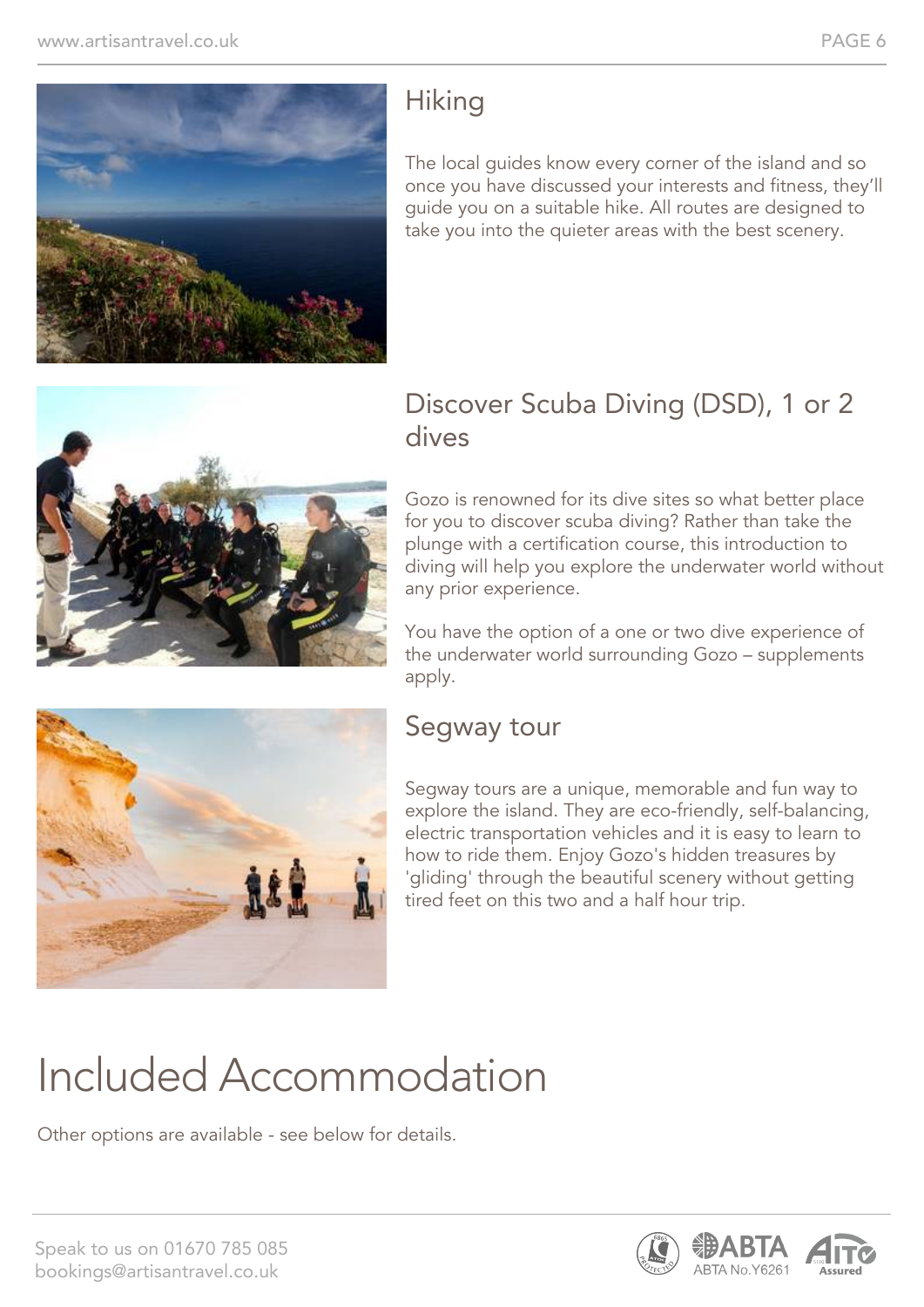## Cornucopia Hotel (Nights: 1-4)

![](_page_6_Picture_3.jpeg)

A converted traditional farmhouse full of character and tranquillity the Cornucopia Hotel waits to welcome you. A family-run hotel which is a real home away from home but with the added luxuries of two swimming pools & a Jacuzzi. With a warm Mediterranean feel running throughout the hotel you will feel like you are in the heart of traditional Gozo.

Located only a short walk away from the main village of Xaghra you will not be too far away from the local shops and restaurants. If you would prefer to enjoy the peace and quiet that the hotel has to offer there are plenty of on-site facilities to keep you entertained.

### Facilities:

- Two swimming pools, surrounded by mature gardens and plants providing the ideal location to sit back and relax (sunbeds, umbrellas and towels are available)
- A separate children's pool to keep the younger ones entertained
- A Jacuzzi on the upper deck, pool area
- For those quiet moments a reading room, a TV room and various sun terraces
- A hotel restaurant with an à la carte menu serving some great food with local fresh ingredients

### Room types

**Double/Twin Rooms:** Your stay here will be in a charming rustic style double or twin en-suite bedroom. Your room will offer either a pool view or a side valley view. There are 20 standard rooms all furnished in the characteristic rustic style typical of the hotel. The rooms are comfortable and decorated in warm Mediterranean style with natural wood furniture and cool tiled floors. All rooms have a balcony or terrace, en-suite bathroom, minibar, trouser press, direct dial telephone, cable LCD TV, hairdryer, ceiling fans and individually controlled central heating/air-conditioning.

# Other accommodation options

![](_page_6_Picture_16.jpeg)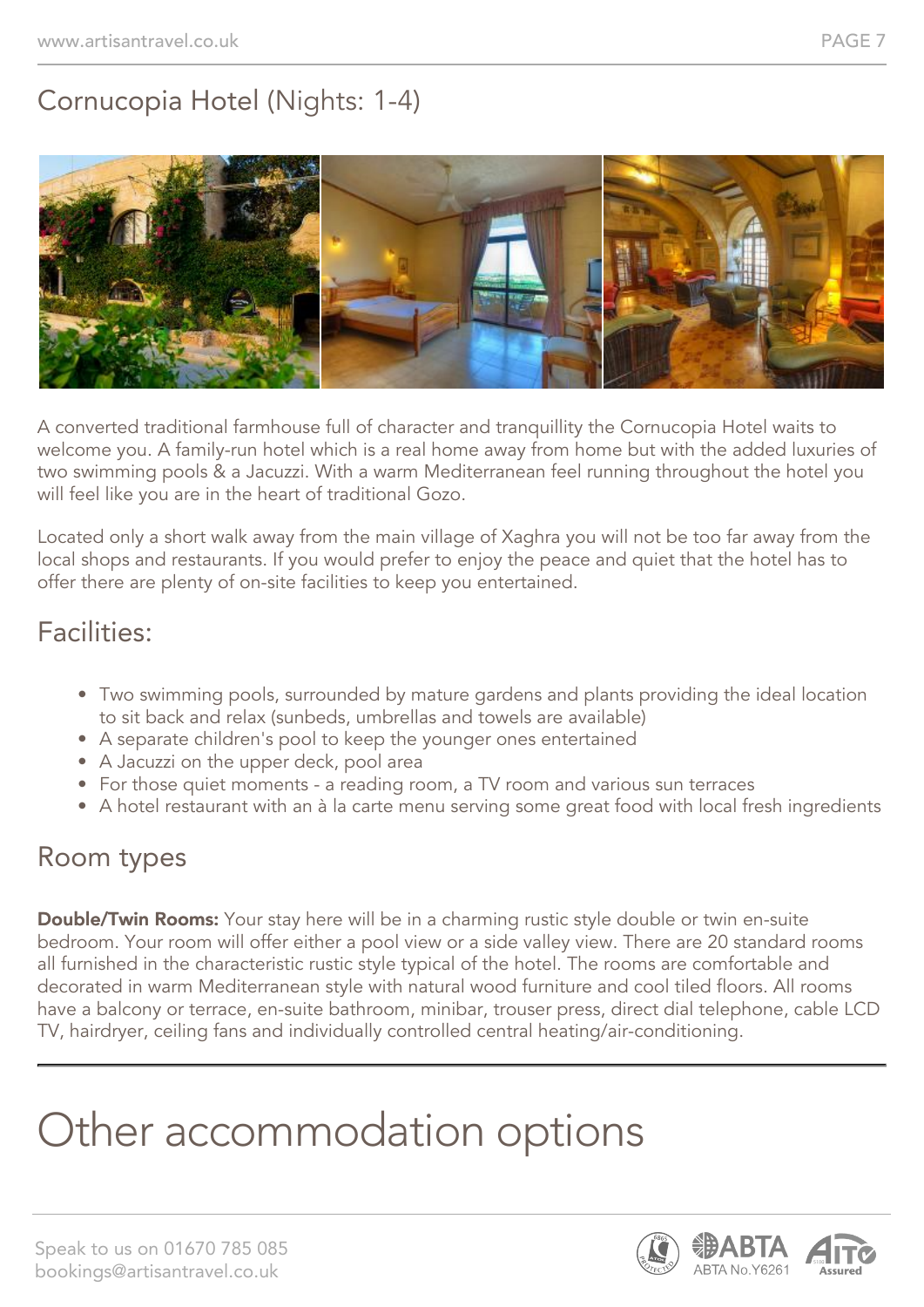Contact us for a personalised quote.

## Ta' Cenc Spa Hotel

![](_page_7_Picture_4.jpeg)

During your stay on Gozo, you may wish to upgrade the Ta' Cenc Spa hotel. This beautiful hotel is situated on the outskirts of the village and is built on the islands highest point. It offers stunning views over the islands of Malta and Comino as well as the magnificent cliffs as far as you can look. It is surrounded by over 100 hectares of nature and harmonises perfectly with the surrounding countryside where you can just relax or enjoy the beautiful views.

The hotel is a hideaway resort known for its calm, comfort, friendly service and welcoming staff. You will enjoy a unique holiday in a Gozitan atmosphere and escape into the beautiful nature with its flora and fauna and the clear blue sea. General use of the pool, jacuzzi, steam room, sauna and gym is included for the whole stay. It is also a good starting point to explore the sights of Gozo.

#### Facilities:

- Spa which includes heated sauna, steam room, Jacuzzi, hydrotherapy bath, indoor and outdoor lagoon pool and offers treatments
- The pools are situated in the garden and are a good place to relax. The main pool is a family pool with a Jacuzzi and the other one is quieter and for adults only
- Sun terraces on the poolside
- Fully equipped gym overlooking the swimming pool. A consultation with a personal trainer is also possible
- The hotel has got its own private rocky beach and during the warmer months, you can expect umbrellas, sunbeds, showers and toilet facilities
- A concierge team
- The business centre with internet access, fax and photocopying machine and office supplies
- Two restaurants:

In the Il-Carubo they serve breakfast, lunch and dinner and you can eat under a 400-year old carob tree. Italian-inspired food and local specialities are served

The Il-Terrazzo is known for its exquisite dishes and has a terrace

• Bar

![](_page_7_Picture_20.jpeg)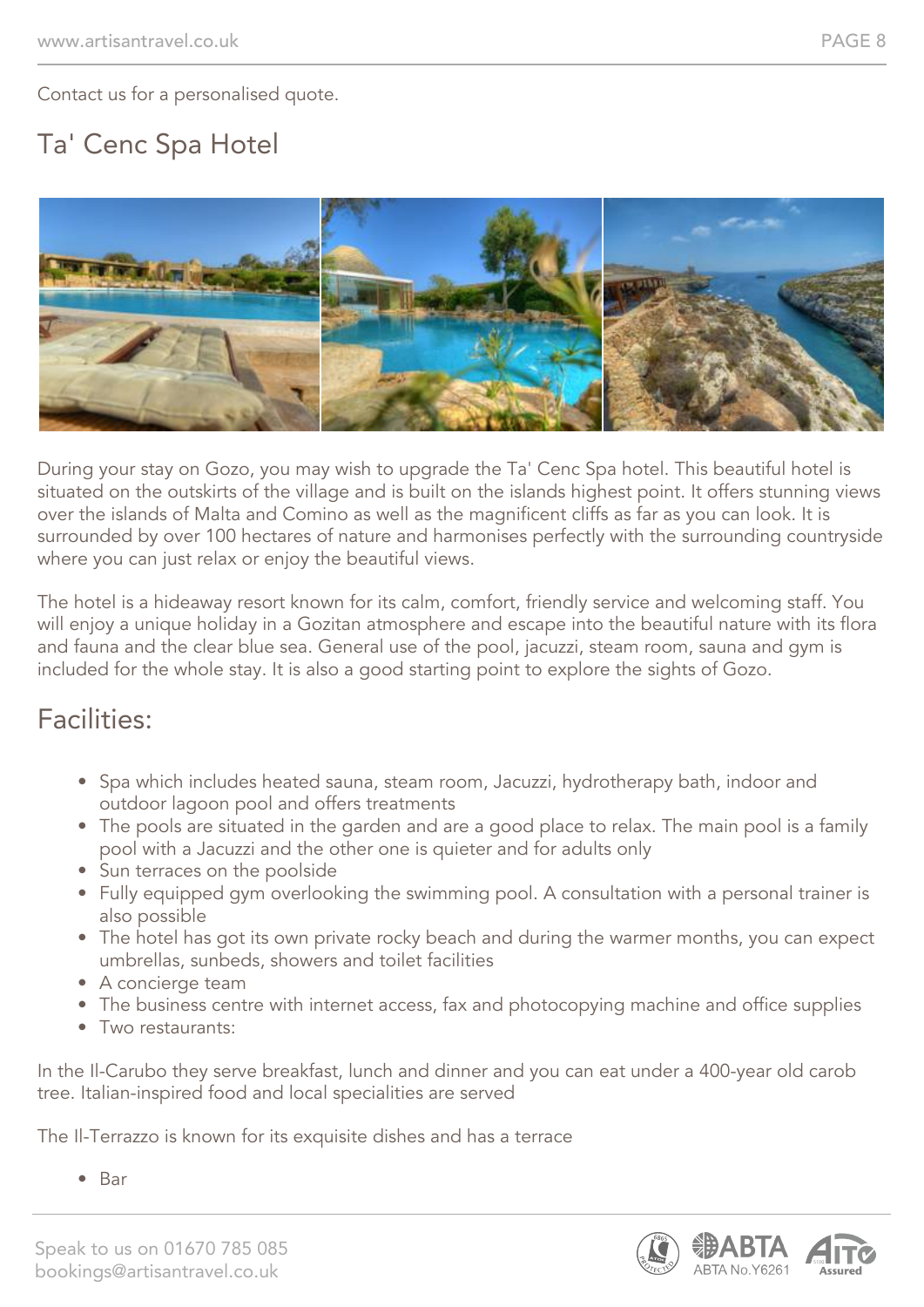### Room types

**Double/Twin rooms:** All of the room are on the ground level. They are spacious and have either a private patio or a terrace. Facilities include an en-suite bathroom, hairdryer, telephone, radio, cable TV, minibar, trouser press, a safe, heating and air-conditioning as well as teas and coffee making facilities.

Family rooms: These rooms are specially designed for families and offer enough space for everyone. There is a main bedroom with a seating area and a second room with two single beds. Each has either a patio or a terrace. The facilities include an en-suite bathroom, hairdryer, telephone, radio & cable TV, minibar, a trouser press, a safe, heating & air-conditioning as well as tea and coffee making facilities.

**Trullo:** These detached bungalows are circular and offer a unique place to stay. Each Trullo has a beehive style roof, a spacious seating area with a cable TV, an en-suite bathroom, hairdryer, telephone & radio, minibar, a trouser press, heating & air-conditioning, a safe and private patio.

# The Specifics

### Holiday group size (approximate)

Minimum 2 people, maximum 4 people.

### Group Size

We always try to provide an approximation of the group size you can expect to be with for the duration of each of our holidays. It may be that you are joined by others for parts of your holiday (such as transfers and particular activities) but the above number reflects those you can normally expect to be with from beginning to end. If group size is something which is particularly important to you, please speak to our Travel Experts and they can suggest the best holidays for you.

Tailor-made holiday group sizes will vary for all activities as will the group size for any additional activities you book.

### Minimum and maximum age

If a specific minimum age applies to this holiday, it can be found in the Key Facts box on the holiday Overview page.

Unless otherwise stated in the in the Key Facts box on the holiday Overview page, the minimum age for participation in an Artisan holiday is typically 8 years old (there may be younger children in some destinations who have booked with other companies). If an adult-only environment is important to you, then please contact our Travel Experts and they will advise on the best dates and destinations for

![](_page_8_Picture_16.jpeg)